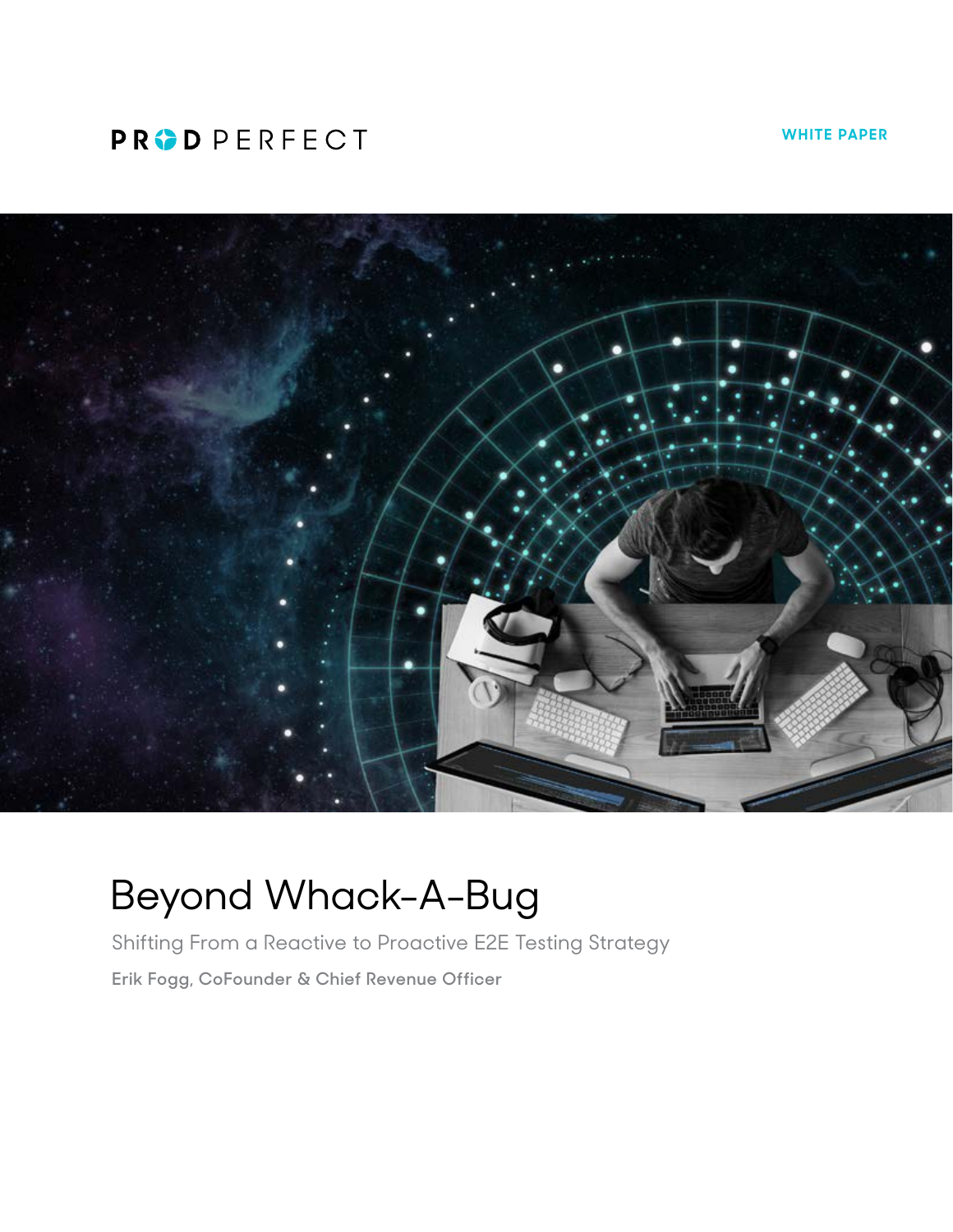# **TABLE OF CONTENTS**

| Why Whack-a-Bug Testing Hurts More Than It Helps 6 |  |
|----------------------------------------------------|--|
|                                                    |  |
|                                                    |  |
|                                                    |  |

 $\qquad \qquad \circ$ 

mil

 $\Im \tilde{s}$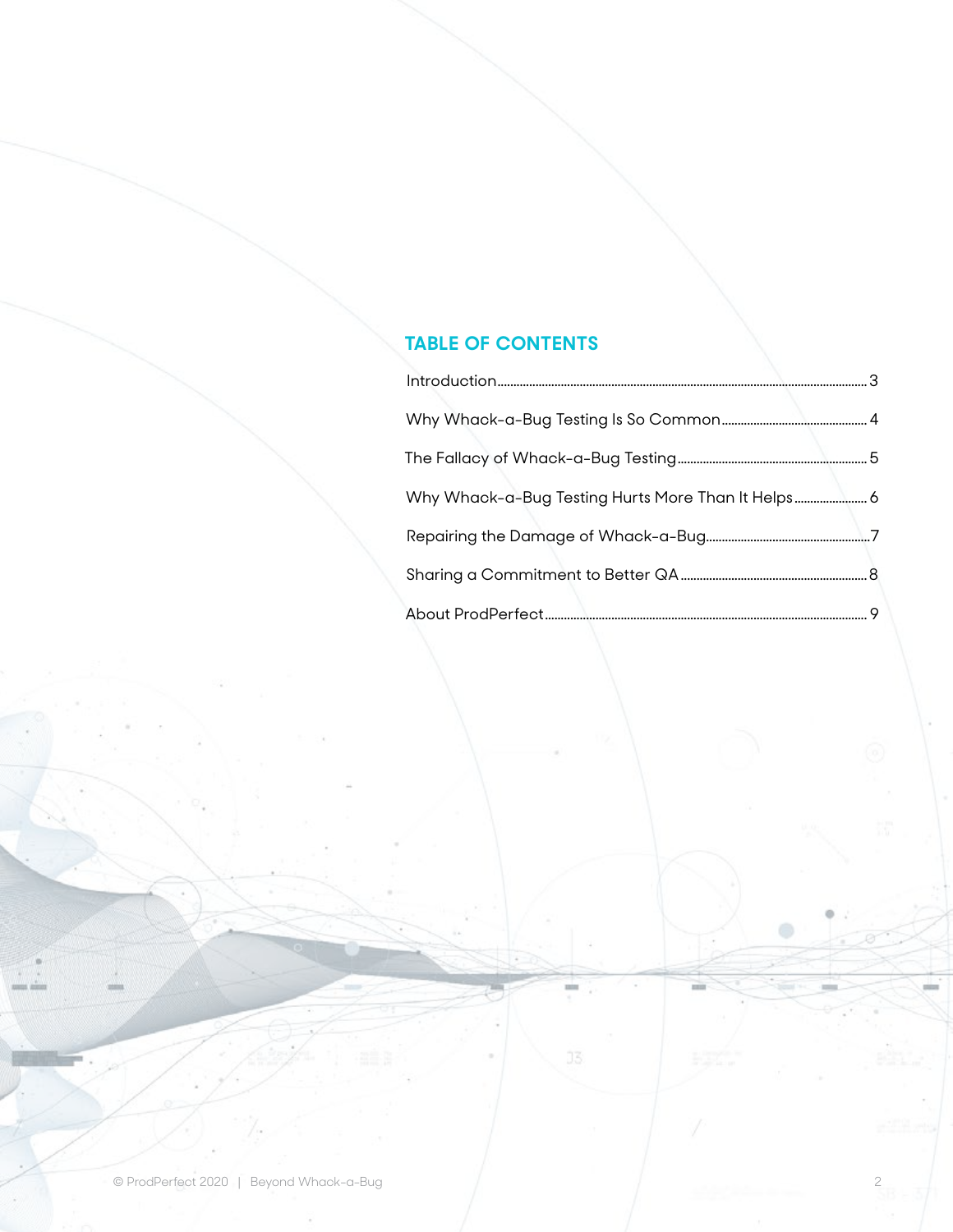#### <span id="page-2-0"></span>**INTRODUCTION**

Of all of the classic arcade games, Whack-A-Mole just might be the most frustrating. You can't win the game of Whack-A-Mole. Every time you think you've hit the mole, the little scoundrel always finds a way to pop up again somewhere else, and you're always one step behind.

In the world of end-to-end (E2E) testing, we can get stuck playing Whack-A-Bug when we reactively write tests to bugs that pop up in production in order to prevent them from appearing again. I like to call this practice Whack-A-Bug testing because it's a common approach, yet can easily become an endless cycle in which testers are always one step behind. As leaders in our organizations, we must instead figure out how to be one step ahead, committing to developing more courageous, forward-thinking E2E testing strategies.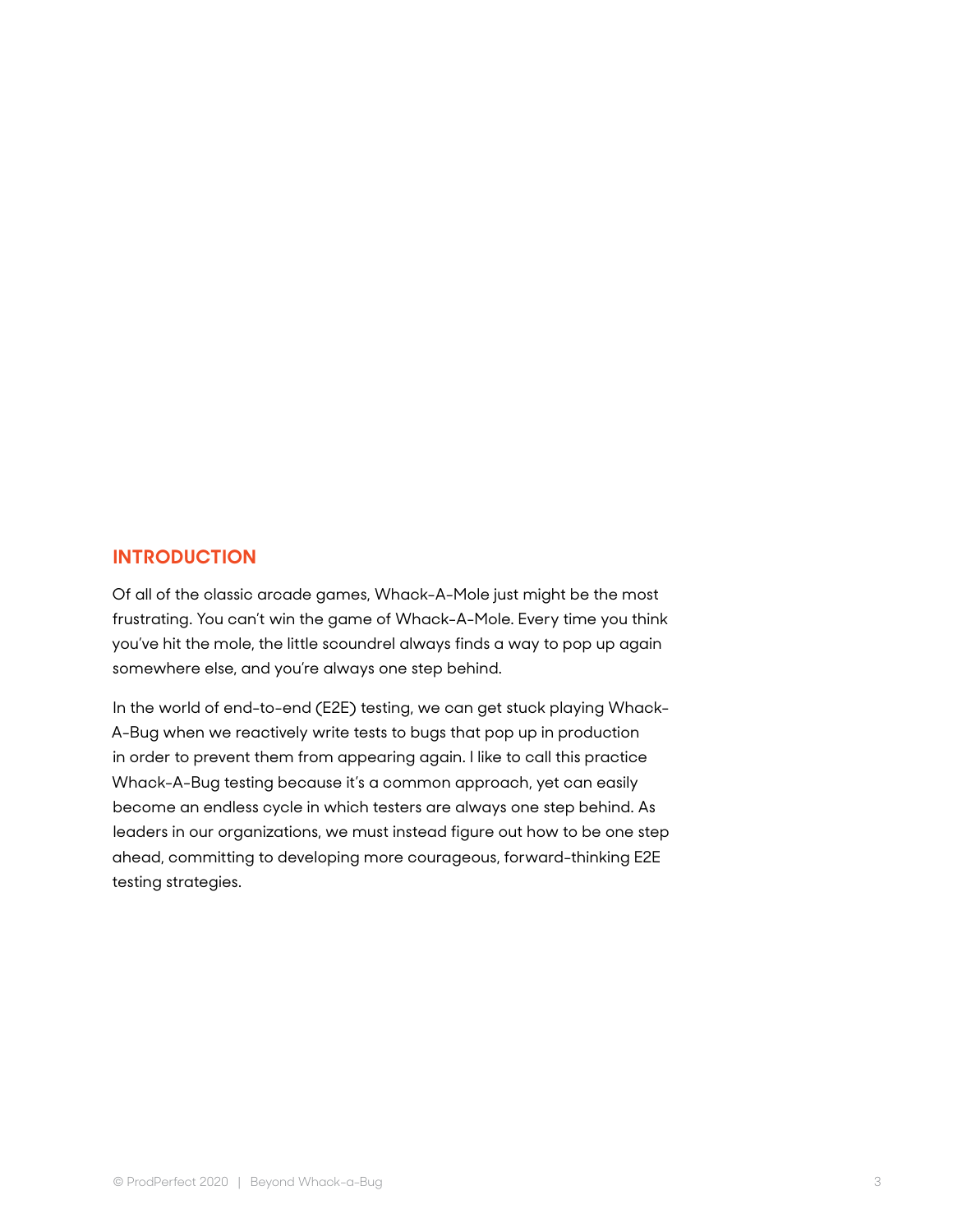### <span id="page-3-0"></span>**WHY WHACK-A-BUG TESTING IS SO COMMON**

Quality Assurance (QA) teams live in an unenviable world: their work is largely unnoticed until something goes wrong. They're then faced with explaining their decision not to test something, especially if the results cost the organization money. We've heard so many times, "Why didn't this get tested?" Whatever the reason for the revenue-impacting bug, if QA "fails" to assure quality, they can be chastised by other leaders in the company. QA leaders and engineers are thus under immense pressure to prevent mistakes and ensure the same bugs don't pop up in production more than once.

Prior to co-founding ProdPerfect, I used to do some consulting work with factories. Operations such as oil refineries are able to clearly track metrics related directly to revenue and cost, and can thus fairly easily make decisions related to return on investment (ROI). In a refinery, you can easily measure how many barrels of oil were produced each day, and thus prioritize what investments to make to increase this daily number. Many factories lose sight of the ROI on their actions and become reactive to the most recent problem that occurred in the plant. But when they do make the commitment to prioritize their work on high-ROI improvements, it's fairly easy to measure the results.

When you measure performance of software QA within an organization, you can't measure six man-hours of code in barrels. Test code isn't uniformly valuable, and each update doesn't have an equal impact (good or bad) on the business. Because of this variance, it can be hard to resolve multiple competing priorities: **How do we deliver value and quality without sacrificing speed?** The lack of clarity in measuring speed, value, and quality prevents engineers from having clear ROI agreement and unified productivity KPIs.

Despite the challenging and often organizationally unclear work of measuring performance in engineering, the pressure to perform still exists for engineers. And since QA teams often feel the brunt of this pressure, QA "Unless you're committed to testing every possible permutation of behavior, it's essential to re-prioritize."

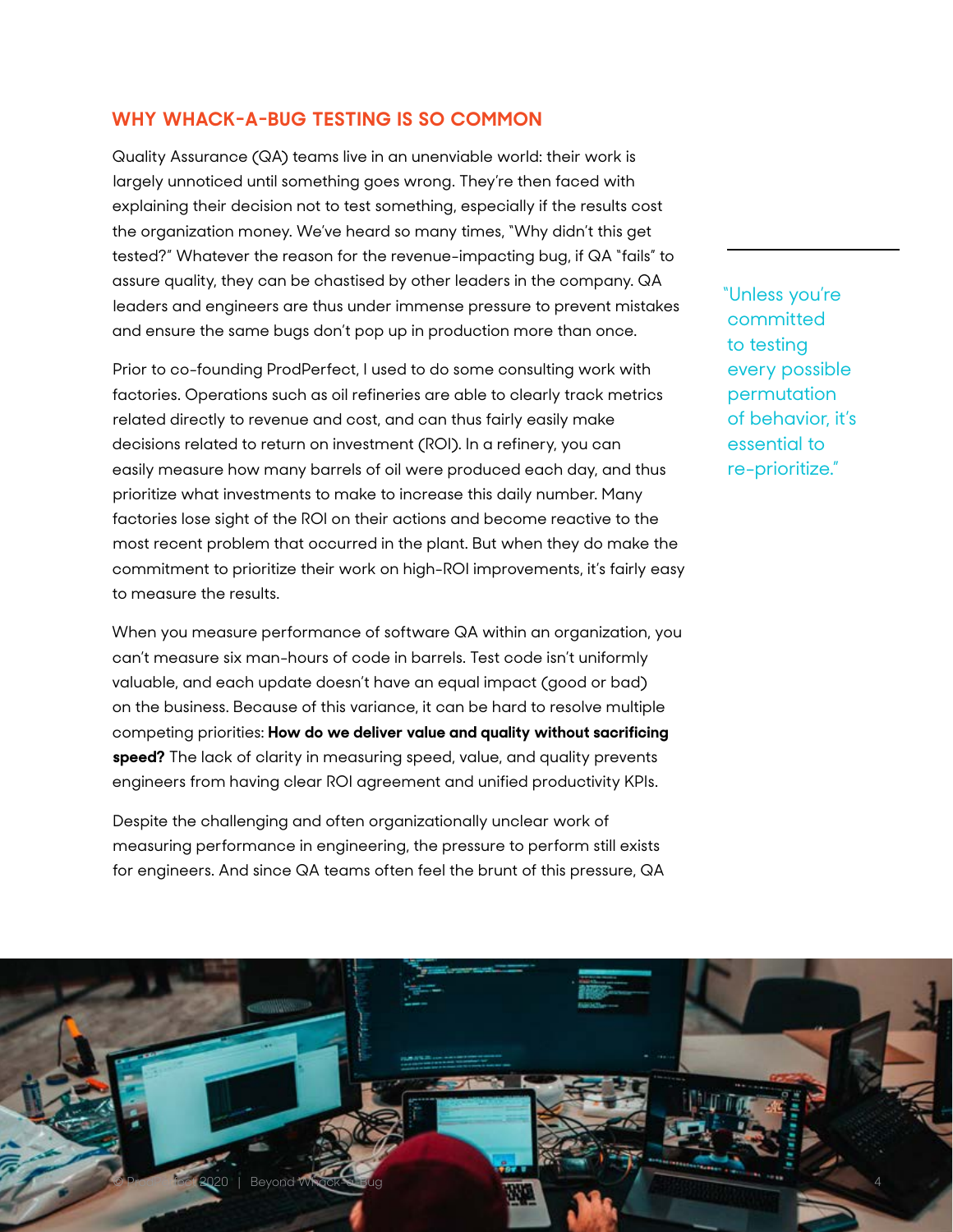<span id="page-4-0"></span>leaders are often forced into operating from a reactive stance in their E2E testing strategy. In other words, due to a lack of clear prioritization metrics, many teams resort to playing Whack-A-Bug with their testing to appease the organization at large. Sticking to high-ROI initiatives in testing is difficult, but just as important as in a refinery.

## **THE FALLACY OF WHACK-A-BUG TESTING**

To challenge this practice, we as leaders first need to ask ourselves: Does a bug slipping through in one part of an application increase the likelihood that it's going to happen again in the same place more than anywhere else? I like to think of the comparable, yet common fallacy in gambling: If you pull the slot machine six times and didn't get jackpot, does this mean the next time you pull it, there's a higher likelihood of hitting jackpot? Though our guts may tell us otherwise, the answer to both questions is ultimately no.

The fallacy of Whack-A-Bug testing is assuming that if we create another test where we previously saw a bug, then we're more secure than if we wrote that test elsewhere. It's simply not the case that because a bug happened

"The fallacy of Whack-A-Bug testing is assuming that if we create another test where we previously saw a bug, then we're more secure than if we wrote that test elsewhere."



in a certain area, then it follows that there's an increased likelihood that the bug will happen in that area again. Whack-A-Bug testing is NOT a proactive testing strategy: a Whack-A-Bug test doesn't add a test to the area of the application with the greatest need for tests. Instead, it is a passive strategy: we're testing an area as a reaction to seeing a bug there. The fact that a bug came up last week shouldn't change our organizational focus on writing tests for high-priority areas: areas that are more likely to produce bugs, that are important for customer use, or that directly impact revenue.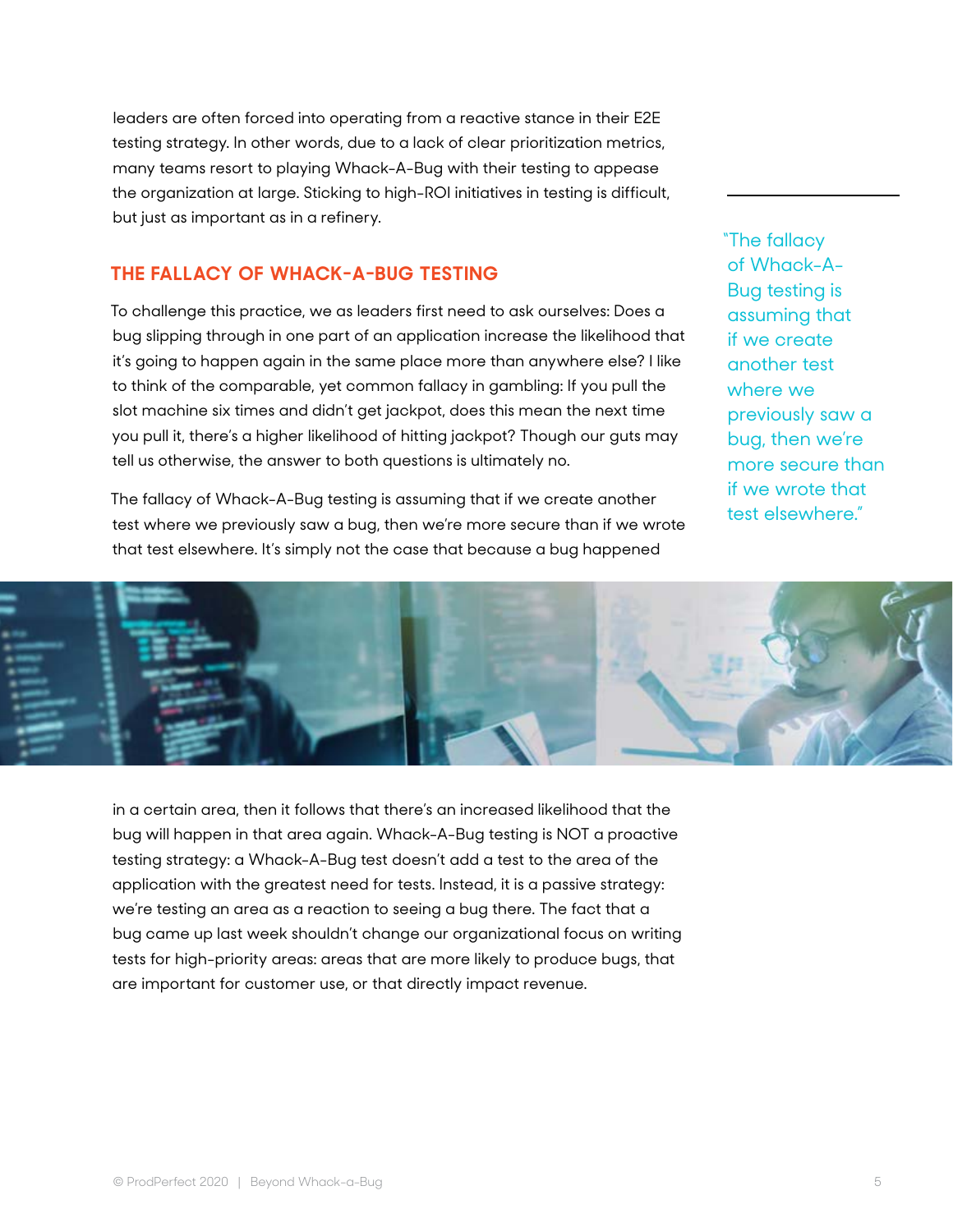### <span id="page-5-0"></span>**WHY WHACK-A-BUG TESTING HURTS MORE THAN IT HELPS**

Whack-A-Bug testing hurts engineering organizations for several reasons:

#### **It distracts us from writing well-prioritized tests.**

Before any bug shows up in production, a QA team has developed a strategy for what to test, based on a certain mechanism of prioritization. When we write Whack-A-Bug tests, we're pivoting our test-writing resources away from whatever prioritization mechanism we otherwise had and towards the Whack-A-Bug test. As a result, we delay writing future high-priority tests.

#### **It adds maintenance burden to your team.**

Whack-A-Bug testing decreases your team's capacity to write future high-priority tests. Every time you write an E2E test, you're committing to maintain that test. This creates a fixed, unavoidable ongoing level of work that decreases your capacity to write more tests with the same number of engineers. Most teams I've seen attempt to make up for this by simply hiring more.

#### **It slows down developer productivity and velocity.**

In a continuous delivery process, each new E2E test adds to the test suite run-time, which lengthens your regression cycle. If your test suite takes half an hour to run and you're running with each commit, this means either that 1) your developers aren't producing anything during that time or 2) your developers are checking in code less often because they don't want to wait for the tests to run (or both). In both cases, you lose developer productivity and provide less-frequent quality feedback for each build, meaning each incremental Whack-a-Bug test costs developer velocity.

#### **It bloats your test suite and increases instability.**

At some point, your test suite will have grown large enough that there's a high probability that it will fail on a given run due to instability. Once instability reaches a certain critical mass, the test suite fails so frequently that developers stop paying attention. When that happens, it starts providing negative value: adding deployment runtime without contributing to quality.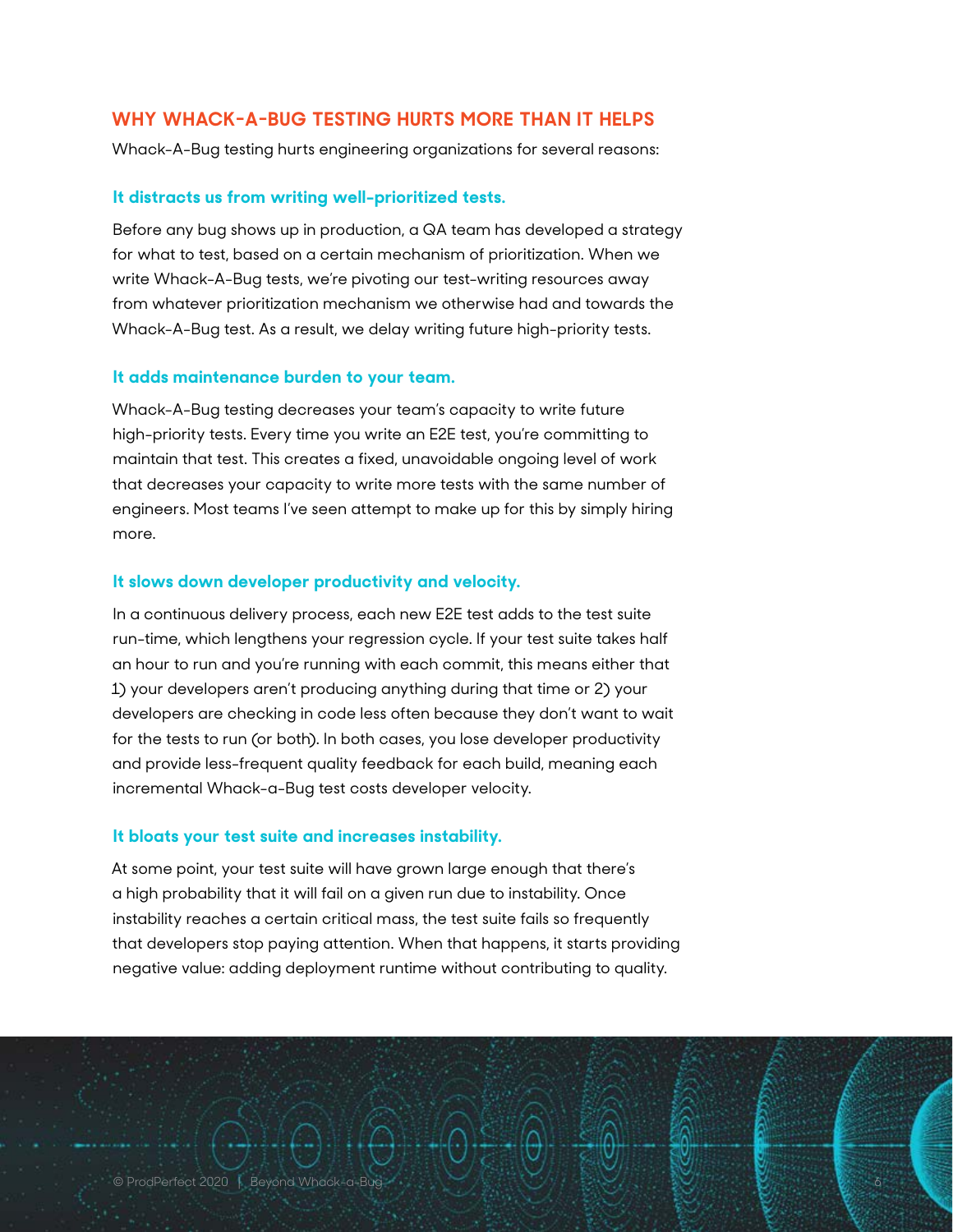## <span id="page-6-0"></span>**REPAIRING THE DAMAGE OF WHACK-A-BUG TESTING**

How do we reverse the damage of Whack-A-Bug testing? First, our organizations need to re-examine our testing choices through a blank-slate exercise. We must ask ourselves: **If we were to build this strategy from the ground up once again, what would be our testing priorities? What would we test to balance test coverage with speed, maintenance burden, and stability?** Once we've defined what's ideal for us to test, we need to then overlay that outlook on what's currently being tested as is.

# And here's the hard part: we need to have the courage to shut down tests that don't align with this strategy. And we need to move on.

One helpful aid in this process is to evaluate tests that have been in the suite for 6 months or longer and review: Have they caught any bugs in the last 6 months? If they haven't, your team should strongly consider retiring them, as they're likely not worth prioritizing. Unless you're committed to testing every possible permutation of behavior, it's essential to re-prioritize. What we learn by doing this exercise is that most Whack-A-Bug tests never actually catch a bug. Whack-A-Bug tests may give us short-term comfort in the face of organizational political pressure. But when we let the data speak instead of human impulse, we see that the vast majority of the time, writing Whack-A-Bug tests provides little to no real business value. It's when we stare this harsh reality in the face that we find the courage that we need to reprioritize our test suites, drastically reducing the number of unnecessary tests.

Ultimately, developing a new testing strategy from the ground-up that highlights your most important priorities will free up your developers and QA resources to properly cover what's truly important to your business.

"It's when we stare this harsh reality in the face that we find the courage that we need to reprioritize our test suites, drastically reducing the number of unnecessary tests."

**The benefit is three-fold:**

**Better Quality** **Better Speed and Cost**

# **1 2 3**

**Higher Trust From Your Developers in the Test Suite**

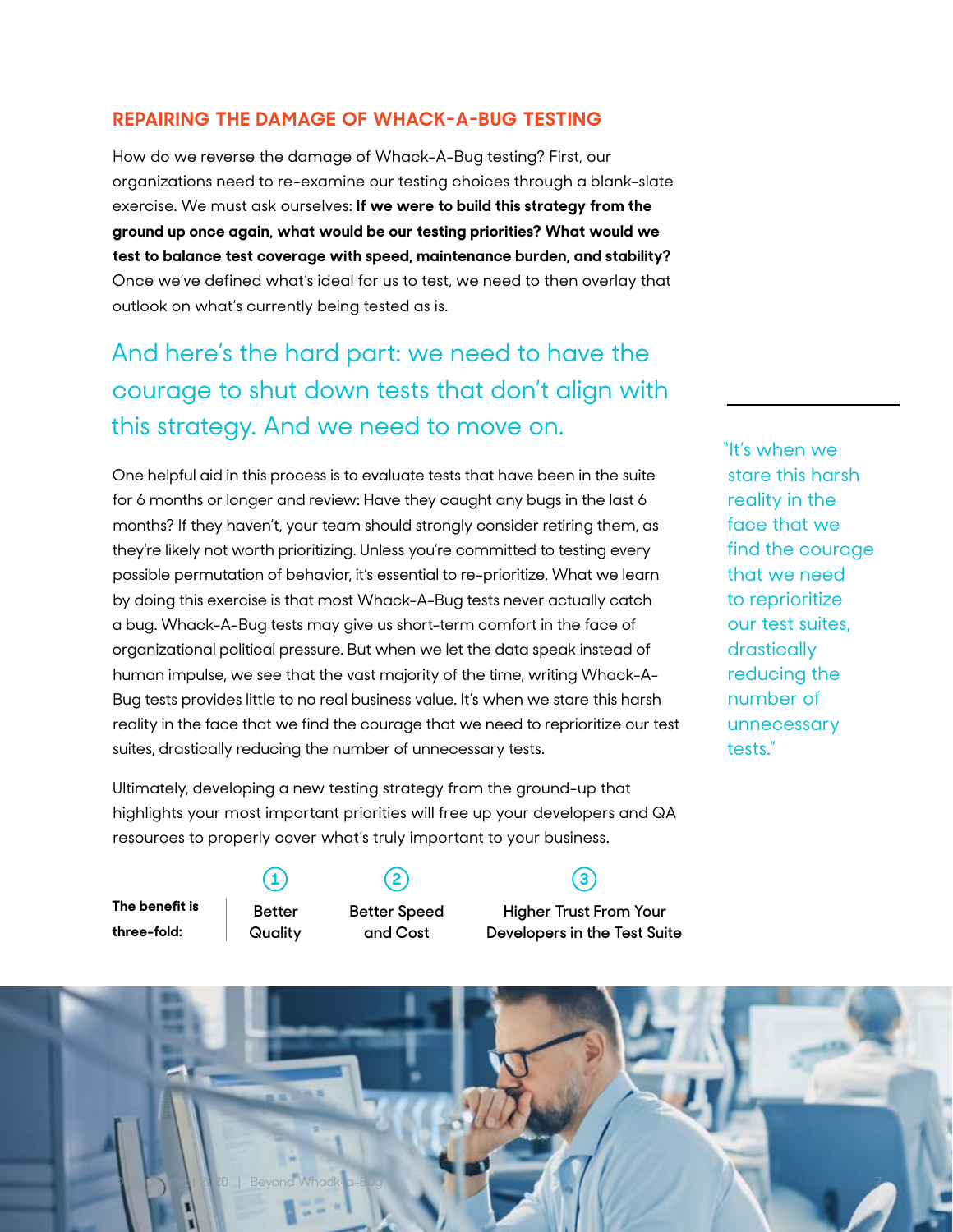# <span id="page-7-0"></span>**SHARING A COMMITMENT TO BETTER QA**

Many QA teams resort to Whack-A-Bug testing because they're under pressure to respond to quality problems in prod. A better QA practice is only possible when all leaders across our organizations share and fulfill the commitment to stick to the team's QA strategy, rather than muck with it every time something seems to go wrong.

First, it's crucial for engineering and product leaders to recognize alongside QA leaders that Whack-A-Bug testing does not necessarily improve quality assurance. We must understand that a bug appearing in a certain place shouldn't necessarily change priorities for what to test moving forward. Our leaders must keep their commitment to a well-defined trade-off mechanism between speed, productivity, and QA. Each organization's trade-off will be different and change over time, but it needs to be sacred at any given time.

#### **When we see a bug in our code, we need to commit to asking:**

- **• Do we need to rethink our strategy, or possibly rethink our trade-off point?**
- **• Are we prioritizing the right way?**
- **• Are we making the right commitment to what an acceptable level of testing looks like?**
- **• How might our testing approach be unduly burdening our team?**

This discipline helps us resist the knee-jerk reaction to build a new Whack-a-Bug test. At ProdPerfect, our commitment to each other is that we will not be reactive in determining QA priorities.

**We invite you to join us in this commitment:** We will not act upon knee-jerk reactions to immediately build tests for every bug. Rather, we will learn from bugs. We will evaluate them over a period of time by overseeing where bugs are slipping out and what damage they're producing. Then, we'll make data-driven decisions to inform our testing strategy. We'll collectively own the consequences and costs of making changes to our testing strategy. But we will not knee-jerk respond by playing Whack-A-Bug with our testing approach.

Making this commitment requires organizational discipline and courageous leadership from all. All our leaders must agree to see quality assurance as a partnership in which organizations need to effectively balance their testing priorities and determine the best level of coverage for the business. Each of us has something to benefit in making such a commitment, and I invite you to share in this commitment with me. Instead of burdening our processes and teams with reactive Whack-A-Bug testing, let's care for them well by thinking proactively and letting data alone drive our testing strategy.

"At ProdPerfect, our commitment to each other is that we will not be reactive in determining QA priorities."